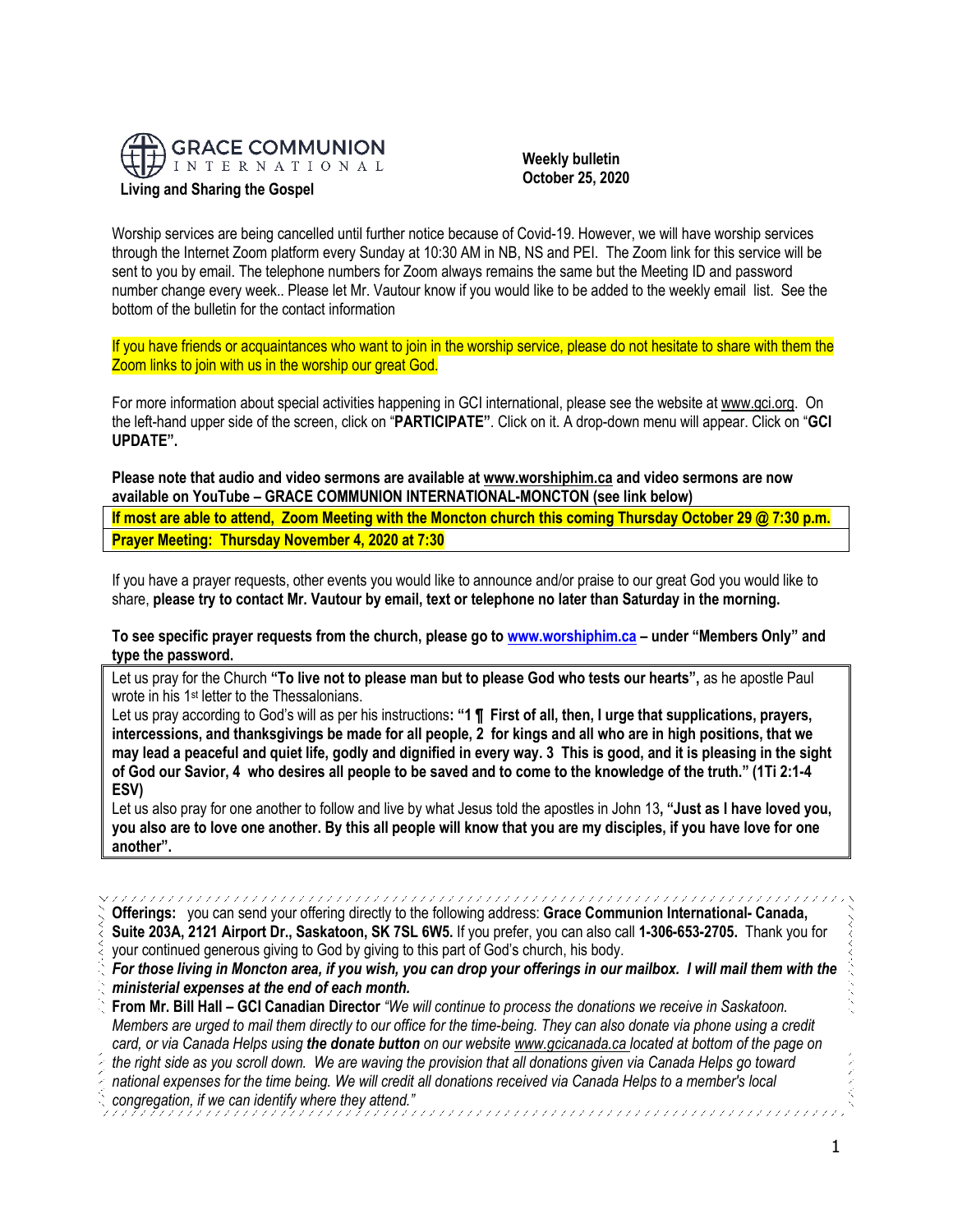# The Measure of a Healthy Church



Mr. and Mrs Greg and Susan Williams

# **Dear GCI Friends and Family**,

A significant Christian author and church leader is how I describe Dr. Gene Getz, a long-time friend of GCI. A few years back Gene hosted me for his annual men's retreat and ski outing in Beaver Creek, CO. He is a kind, welcoming man with loads of spiritual depth.

Gene wrote a book in 1995 called *The Measure of a Healthy Church* (updated in 2001 and 2007). He recently sent me a signed copy and it has stimulated more thoughts and ideas about our shared quest toward Healthy Church.

Throughout the book, Gene shows how spiritual growth must be the focus above monitoring numerical growth. He also points out, however, that spiritual growth and numeric growth are not mutually exclusive – it is recorded in Acts chapter 2 that about 3,000 were added to the church after

## Peter's compelling sermon about Jesus, the true Lord and Messiah.

Gene tells stories about several of the New Testament churches, and the one that intrigued me the most is the back story of Ephesus. Paul made this large Roman city of 300,000 people his base of operations for nearly three years. In [Acts 19:9-10](https://biblia.com/bible/niv/Acts%2019.9-10) we see that Paul met with people on a daily basis in the lecture hall of Tyrannus for a stretch of two years.

# **Can you imagine what that lecture series was like?**

An important factor in the growth of the Ephesian church that often gets missed is this raising up of other leaders. In [Acts 19:6-7](https://biblia.com/bible/niv/Acts%2019.6-7) Luke tells us that there were 12 men raised up and gifted in a similar way as the original apostles on the day of Pentecost. Recruiting, equipping and empowering other leaders matters.

The most encouraging and conforming section for me was chapter 4 – "A Divine Trilogy." Gene demonstrates how faith, hope and love are a trilogy that jump off the pages of the New Testament and form a comprehensive perspective for evaluating corporate Christian life. He cites a quote from C.K. Barrett, a British Bible scholar who says, "Faith, hope and love are the central, essential and indefectible elements in Christianity." Not only are these three qualities the true measure of the church, they are the best words in our English language to describe the person of Jesus. Jesus is faith, hope and love personified.

In GCI we encourage our members to manifest the spiritual virtues of faith, hope and love as Christ lives and shines in them. We have taken this a step further to design and structure our church ministries around this divine trilogy.

- The faith avenue is about discipleship. As individual believers, are we growing in our walk with Jesus? Are we growing deeper as a community of Christian believers?
- The hope avenue is about worship. Is Jesus being proclaimed in our church gatherings? Is corporate worship inspiring and are lives being transformed?
- The love avenue is about engaging in our church neighborhood and witnessing to the love of Christ. Are we out there daily as we see demonstrated by Paul in Ephesus? Are relationships being built and cultivated so that witnessing naturally happens?

So, what have we learned from this thumbnail sketch from Dr. Getz?

- Healthy churches preach Jesus and trust the Lord to add the numeric growth.
- Healthy churches multiply leaders for the work of the church.
- Healthy churches are centered around faith, hope and love (we can abbreviate this by saying healthy churches are centered in Jesus).

As President of GCI, my goal is to make the main things as plain as possible. I sincerely believe if we are attending to the basic principles outlined in this letter, we will see an abundance of spiritual and numeric growth in ways in which we have only dreamed.

A big thank you to my friend Dr. Gene Getz for his teaching and most of all for his loving support. Growing Healthy Together! Greg Williams

### **Parable of the Lost Son (Luke 15), by Michael Morrison (From GCI.org)**

The parable of the prodigal son **[\(Luke 15:11-32](https://biblia.com/bible/niv/Luke%2015.11-32)**) is perhaps better named the parable of the lost son, since it is designed to go with the parables of the lost sheep (**verses 3-7**) and lost coin (**verses 8-10**). Or it could be called the parable of two lost sons. Some have even called it the parable of the prodigal father, because of the father's extravagance. Even today, after centuries of teaching about God's grace, the father's willingness to forgive his runaway son is shockingly generous.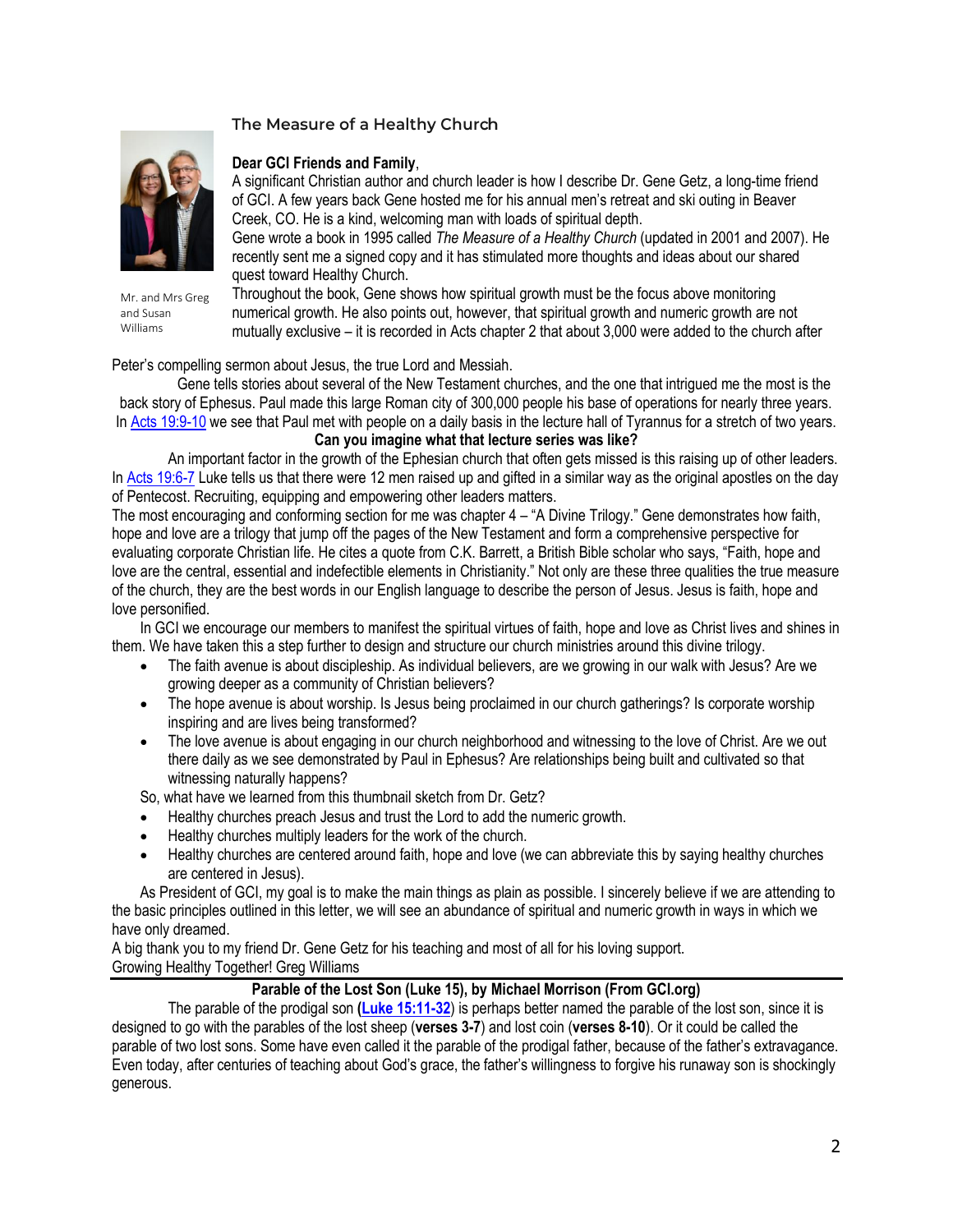This is Jesus' longest parable: 22 verses. Let's go through the parable, noting its story, its organization and its lessons.

#### **Historical background and observations**

### 1**. Return of the lost son — verses 11-24**

# **A. The younger son leaves — verses 11-16**

**"There was a man"** — This is a standard introduction to a parable. **"Who had two sons"** — The first parable in this chapter had one of 100 getting lost, the second parable one in 10, this parable has one out of two becoming lost. The sequence emphasizes the magnitude of the lost son. To lose half your sons would be a tragedy, and regaining half would likewise be a greater cause for rejoicing.

**"The younger son"** — There's no mention of a wife, so he would probably have been 18-20. His youth isn't emphasized, but younger sons may be more likely to be foolish and older sons more likely to look down on a brother. Figuratively, the older son represented the Pharisees and the younger son represented the people Jesus was reaching (**verse 1)**. In the early church, the older son may have been seen as corresponding to the Jews and the younger son to Gentiles.

**"Give me my share of the estate"** — Inheritances were normally given only when the father died. The son's demand for an early distribution was unusual and frowned upon – it's as if the son had said, **"I wish you were dead."** He valued the money more than he did the relationship. Traditionally, firstborn sons were given twice as much as other sons, but we don't know if this was always done in Jesus' day. If so, the younger son would have received one third of the estate. The amount isn't stressed. Nor are we told how the property was turned into cash. Such details are ignored because they aren't part of the point.

**"Divided his property"** — Early distribution of the estate normally meant that the father continued to receive the benefits of the estate as long as he lived. (The father could therefore kill the fattened calf without asking the older son, who owned it.) The younger son didn't just receive surplus property; it was part of the father's source of income. (The word for property is *bios,* meaning **"the resources which one has as a means of living."[\[1\]](https://www.gci.org/articles/parable-of-the-lost-son/#_ftn1)**) If a son sold land, the new owner could not use it until the father died. Again, such details are ignored because they are not part of the point. **"Between them"** — The older son also received his share.

**"Not long after that"** — His departure was probably not surprising. His desire for the inheritance indicated he wanted to strike out on his own rather than continue being part of the family. He was insulting the family as well as injuring it. **"A distant country"** — A Gentile country. Many Jews lived in Gentile areas. **"Squandered his wealth in wild living"** — Not only did he waste the money, he sinned in the process. However, his sins aren't specified. Luke doesn't emphasize the sinning as much as he does losing the money. This is consistent with Luke's interest in possessions and poverty. Perhaps the prodigal son was trying to make friends by spending money on them.

**"Spent everything…began to be in need"** — His poverty is emphasized, not any deficiency in character. Luke is emphasizing his lostness, not his guilt. **"To feed pigs"** — He had an unclean occupation, abandoning religious scruples, but still the emphasis seems to be on his poverty (hunger, verse 16) rather than sin.

"**He longed to fill his stomach with the pods"** — He *wished* he could eat the carob-tree pods, but humans can't digest them. As a servant, he would have received some pay. Jesus is painting a hypothetical, not an actual story, to emphasize the son's desperate plight. "No one gave him anything" — He received no alms (one of Luke's interests). His former friends did not help him.

### **B. The son decides to return — verses 17-20**

"**When he came to his senses"** — This pivotal verse changes the direction of the story. **"When"** (rather than "it so happened that") implies that his sanity was inevitable. The word "repentance" is not used. **"My father's hired servants"** — He contrasts himself, a hired servant of a Gentile, to his father's servants, who had plenty to eat. **"Food to spare…starving to death"** — Though the setting of the story is sin and repentance (verses 1-2), the story itself emphasizes financial need rather than moral corruption. **"Starving"** is another exaggeration. If he had been near starvation, he would not have had the strength to travel back home.

**"Set out and go"** — Literally, **"rising up, I will go."** This was a translation of an Aramaic idiom for go immediately. But "arise" may also hint at a rising in state of life.

He then prepared a speech he would use to get a job with his father. **"Sinned against heaven"** — "Heaven" is a euphemism for God — used perhaps because the father represents God in the story. Specific sins aren't mentioned except in the accusations of the older brother (verse 30). "**And against you"** — He acknowledged his affront to the family. "No longer worthy to be called your son" — This could be in a legal and a moral sense: He had no rights for further inheritance, and his behavior had not been up to family standards. He assumed that his relationship to his father was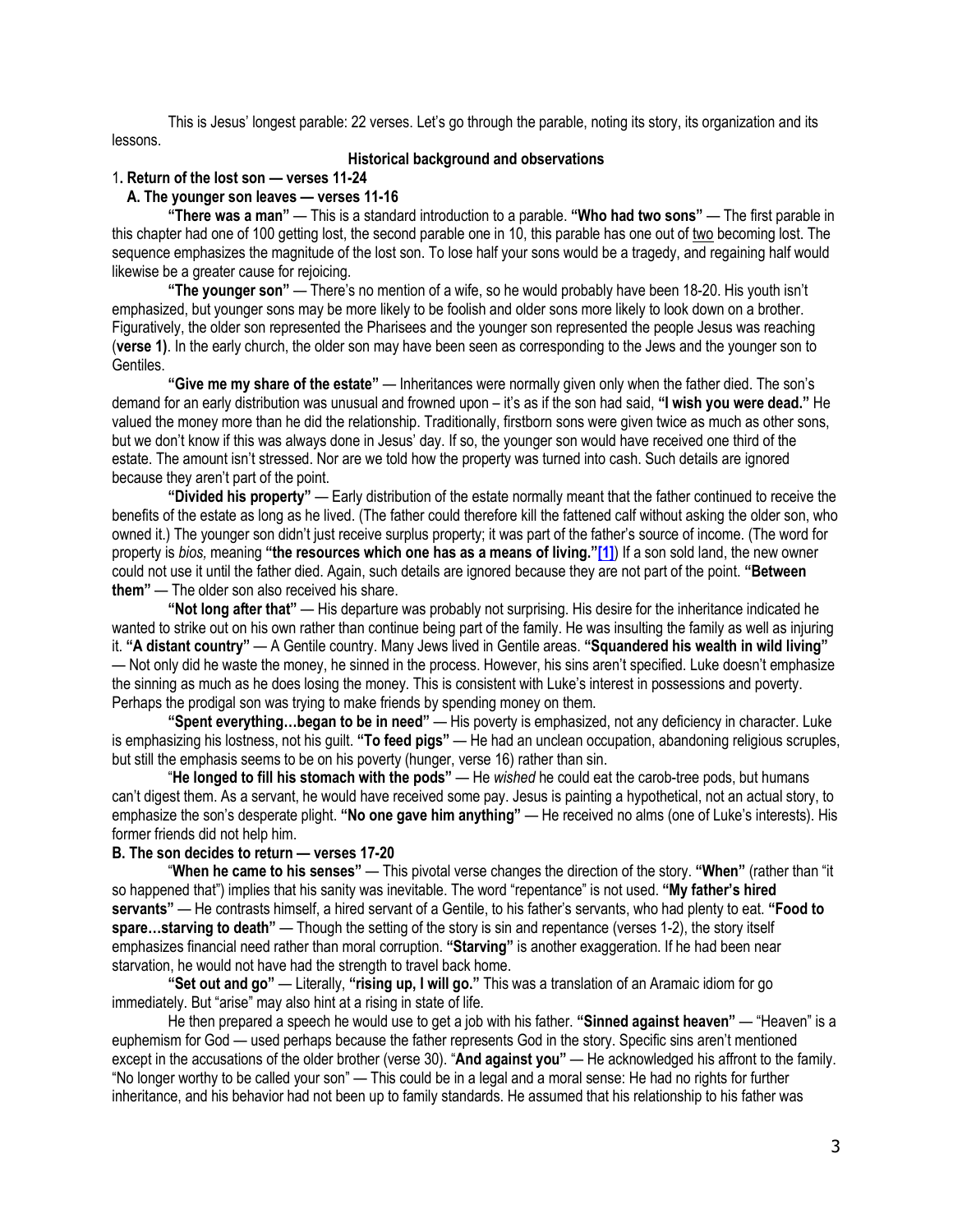based on the work that he did – he had to be worthy. "**Make me like one of your hired servants"** — He was willing to earn his keep by serving the family (which would have meant serving his older brother, too).[2]

### **C. The father receives him — verses 20-24**

**"While he was still a long way off, his father saw him"** — Some commentators say this implies that the father was continually watching for the return of his son. However, the text says nothing about watching, nor does it add a word like "when" to imply inevitability. It says: **"The son being yet far off, his father saw him."** The father was very willing to have a reconciliation — acting while the son was far away shows that, without any need to add the idea of watching.

**"Compassion…ran"** — These words emphasize the father's enthusiasm. In ancient societies, it was considered undignified for an older man to pull up his robes to run. His actions, representative of God's feelings for repentant sinners, show enthusiastic acceptance, love and joy. **"Kiss"** — Perhaps a sign of forgiveness (cf. **[2 Samuel 14:33](https://biblia.com/bible/niv/2%20Sam%2014.33)**). The son didn't finish his speech, perhaps because he was cut short by his father.

**"Best robe…ring"** — Both robe and ring may allude to Joseph's promotion to authority **[\(Genesis 41:42](https://biblia.com/bible/niv/Gen%2041.42)**). Robes were given to honored guests; the ring was a signet ring, indicating authority. **"Sandals"** — Servants did not wear sandals; only family members did.

**"Fattened calf"** — Meat was eaten primarily on festivals, and calves would be fattened for such feasts, so this may hint that a celebration of restoration is more important than a religious festival. The celebration corresponds to the "rejoice" of the parables of the lost sheep and coin.

**"This son of mine was dead"** — In what way was he dead? Here are two possibilities: 1) The father heard about the famine, hadn't heard from his son in a long time, and thought he had died. 2) Perhaps he counted him metaphorically dead because he had become as a Gentile. Some Jews conducted funerals for children who married Gentiles. But the father doesn't seem to be the type to disown his son.

### **2. Conflict with the older son**

#### **A. The older son comes home — verses 25-27**

So far, this parable has been parallel to the first two parables in Luke 15; the lost has been found and there is rejoicing. The parable could have stopped at this point, and still be a good parable. However, Jesus uses the older son to introduce an additional lesson in the parable. Perhaps this is where our attention should be directed, because it is what is new and different.

In some ways this is two parables in one, both parts ending with the statement about dead and alive, lost and found. Both sons are lost — one who left home (like the sheep that was lost in verse 4) and one who was lost even while at home (like the coin in verse 8). Both the "sinners" and the Pharisees were separated from God — the first ones are visibly lost, the others still live at home — but both are welcomed when they turn to God.

The older son's arrival on the scene is odd; normally a servant would have been sent to get him at the start. But in the parable it is as if the older son found out about the party by accident. Some commentators say this implies the son was out of touch with his father, estranged in attitude or too addicted to work. This seems to read too much into the story; he may have simply been working at the far end of the estate.

The older son is contrasted to the younger: The younger starts the story by leaving home; the older starts by returning. The younger then decides to go home; the older refuses to enter. The younger wants to be his father's servant; the older son resents being a servant. The younger son admits guilt; the older one insists on his innocence. The servant describes the younger son as "**safe and sound,"** or in health; this is less dramatic than the father's comment

about dead and alive. The servant is matter-of-fact; the father is overjoyed.

## **B. Complaint of the older son — verses 28-30**

The older son **"became angry"** — in contrast to his father's compassion — and he did not want to go in despite knowing his father's will. In contrast to the older son's unwillingness to come in, the father went out, just as he had done for the younger son**. "Pleaded with him"** — The father eagerly desired for the older son to share his joy. Normally a son would do what his father said to do; here the older son is disobedient. The older son had inherited his father's estate, but not his attitude of mercy.

**"Look!"** — The older son starts abruptly, hinting of disrespect, frustration and impatience. **"I've been slaving for you"** — The verb is *douleun,* related to *doulos,* servant. His relationship to his father was based on work, not love. **"Never disobeyed"** — until now.

**"You never gave me even a young goat"** — Yet a goat is of lesser value than a calf. But the father would have given a goat if the son had asked (**verse 31**). The son felt unappreciated and unrewarded; his complaint suggests that he had a long-smoldering resentment. He complained about the extra given to the younger — similar to the workers in the vineyard who complained about a days' wage being given to those who worked only one hour **[\(Matthew 20:12](https://biblia.com/bible/niv/Matt%2020.12)**).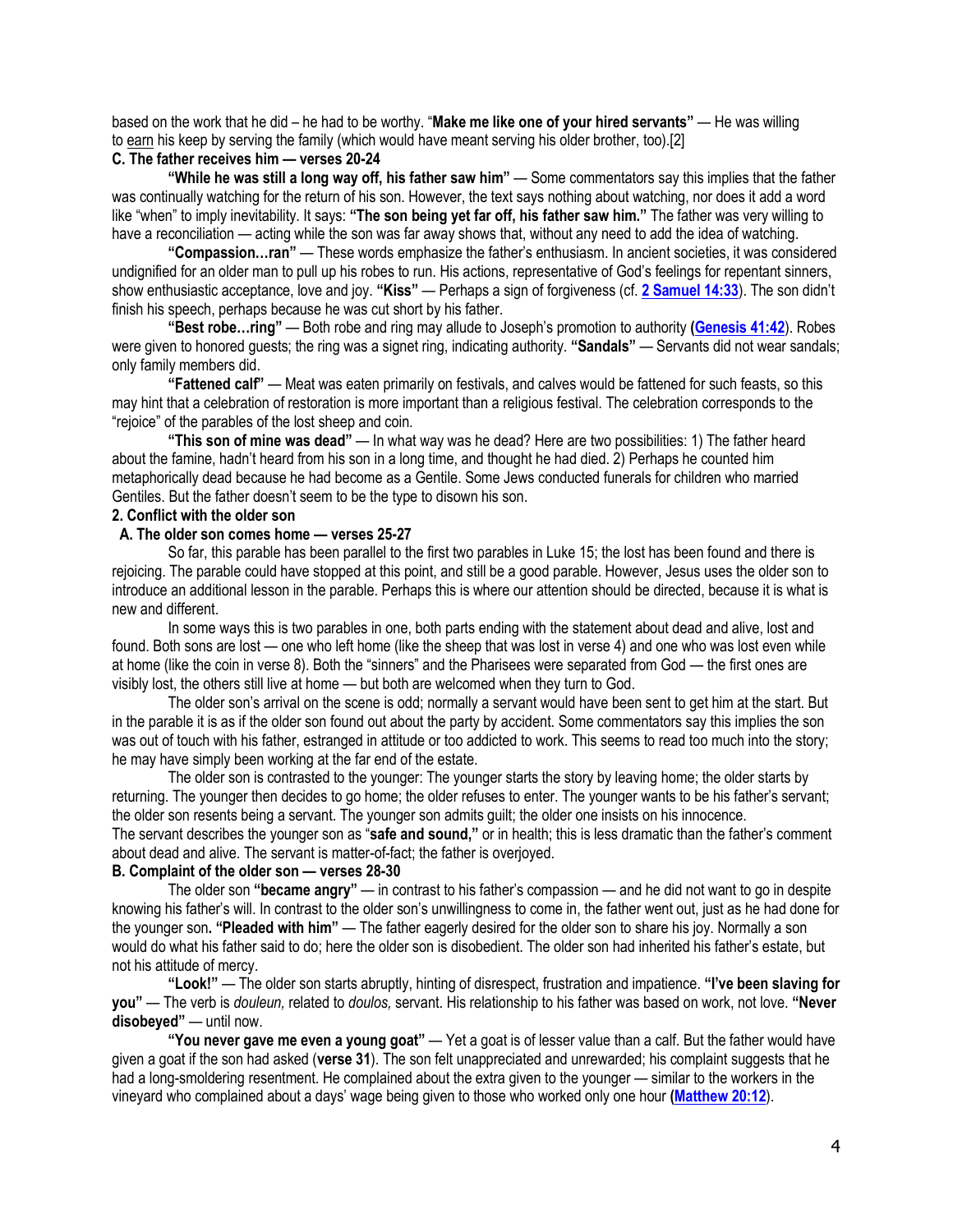**"This son of yours"** — The older brother doesn't say "my brother"; it is as if he no longer claims him. **"Squandered"** — Literally, "devoured," an ironic word for a man who was starving. **"Your property"** — This continues the emphasis on physical possessions. The younger son had wasted part of the family estate, failing in his duty to provide for his father. **"With prostitutes"** — Did the older son really know how his brother had spent the money? Perhaps the financial waste had begun before the son left home, or perhaps some reports had come back from the far country. Both are possible, but the story says nothing about it. This suggests that the older son (perhaps like the Pharisees) was making an unsubstantiated accusation.

#### **C. Response of the father — verses 31-32**

**"My son"** — The usual word for "son" in this parable is *huios;* here it is *teknon, "*child," a term of affection. **"Everything I have is yours"** — The older son will get the entire inheritance. Some commentators speculate about the legal status of the property rights and whether the younger son could have inherited something, but the parable says nothing about it. Inheritance details are not the point; acceptance or reconciliation is. Older sons inherited twice as much as other sons because they had a responsibility to the family. The older son would have had a duty to take care of a brother who fell on hard times. But the older son was not willing to accept this responsibility; he (like the younger son!) simply wanted the property.

**"We had to celebrate"** — The word *edei* is used, meaning "it was necessary." Rejoicing about the return of a lost person isn't an option — it is a necessity. **"This brother of yours"** — Not "my son," but **"your brother."** The father reminded the older son of his family responsibility. The implication is that it is necessary for *him* to rejoice — and by extension, for the Pharisees to rejoice at what Jesus was doing.

#### **What this parable teaches us about God**

The context helps us understand the lessons of the parable. Verses 1-2 tell us that sinners and tax collectors were being taught by Jesus. Pharisees criticized Jesus — not for teaching such people, but for eating with them, which was a sign of social acceptance. The Pharisees tried hard to be righteous, and they were disturbed that Jesus accepted people who hadn't been trying hard. Perhaps they were worried that Jesus was making it too easy on people, and his acceptance might encourage others to be lazy.

Jesus then gave the parables of the lost sheep and the lost coin, both concluding that God rejoices about each sinner who repents. **"There will be more rejoicing in heaven over one sinner who repents than over ninety-nine righteous persons who do not need to repent" (verse 7).** There's no such thing as a person who has no need for repentance, but the Pharisees weren't yet aware of that. There would be rejoicing for them, too, if they would accept it.

The parable of the lost son continues the theme of rejoicing and adds to it. The first half of the parable illustrates rejoicing over a sinner who returned; the second half more directly addresses the situation Jesus faced: criticism about his willingness to be with sinners. By telling the parable the way he did, Jesus chides those who do not rejoice about the sinners' interest in being taught (figuratively, they were returning to God).

In the first two parables, the lost were found by searching. But the younger son was found by waiting. The spiritually lost were already coming to Jesus. They had been spiritually dead and were now showing interest — they wanted to be taught by Jesus. Jesus received them and ate with them. His reception would have encouraged them to obey as much as they knew and to continue to listen to him for more instruction in God's way.

But the parable is not just about Jesus in the first century; it is also a timeless message about God the Father. He rejoices over (cf. the celebration) and honors (cf. the robe, ring and sandals) every sinner who repents. He doesn't wait for a full and formal apology; he perceives the attitude and comes toward u[s.\[3\]](https://www.gci.org/articles/parable-of-the-lost-son/#_ftn3) This theme of joyful acceptance, similar to that of the first two parables of this chapter, dominates the first part of this parable. This lesson is illustrated by the father:

# **He is always ready to welcome a returning child.**

The parable shows that sinners can confess and return to God. Since God is gracious, sinners can return to him with confidence that he will warmly welcome them. But in the parable, poverty is more prominent than sin. Unlike the first two parables, the word *repent* is not used; only superficial reasons are given for the son's return. As Jesus spoke to the Pharisees, encouraging sinners to return was not the main issue; the main issue was what to do about sinners who were already willing to return.

The parable shows that God's people should rejoice at a) the willingness of sinners to turn to God and b) the willingness of God to receive them. This is the lesson of the second half of the parable, illustrated by the father's correction of his older son. This theme addresses the setting of the three parables, the Pharisees' criticism of Jesus' reception of sinners. The parables of the lost sheep and lost coin and the first half of the parable of the lost son are preparatory to this point.